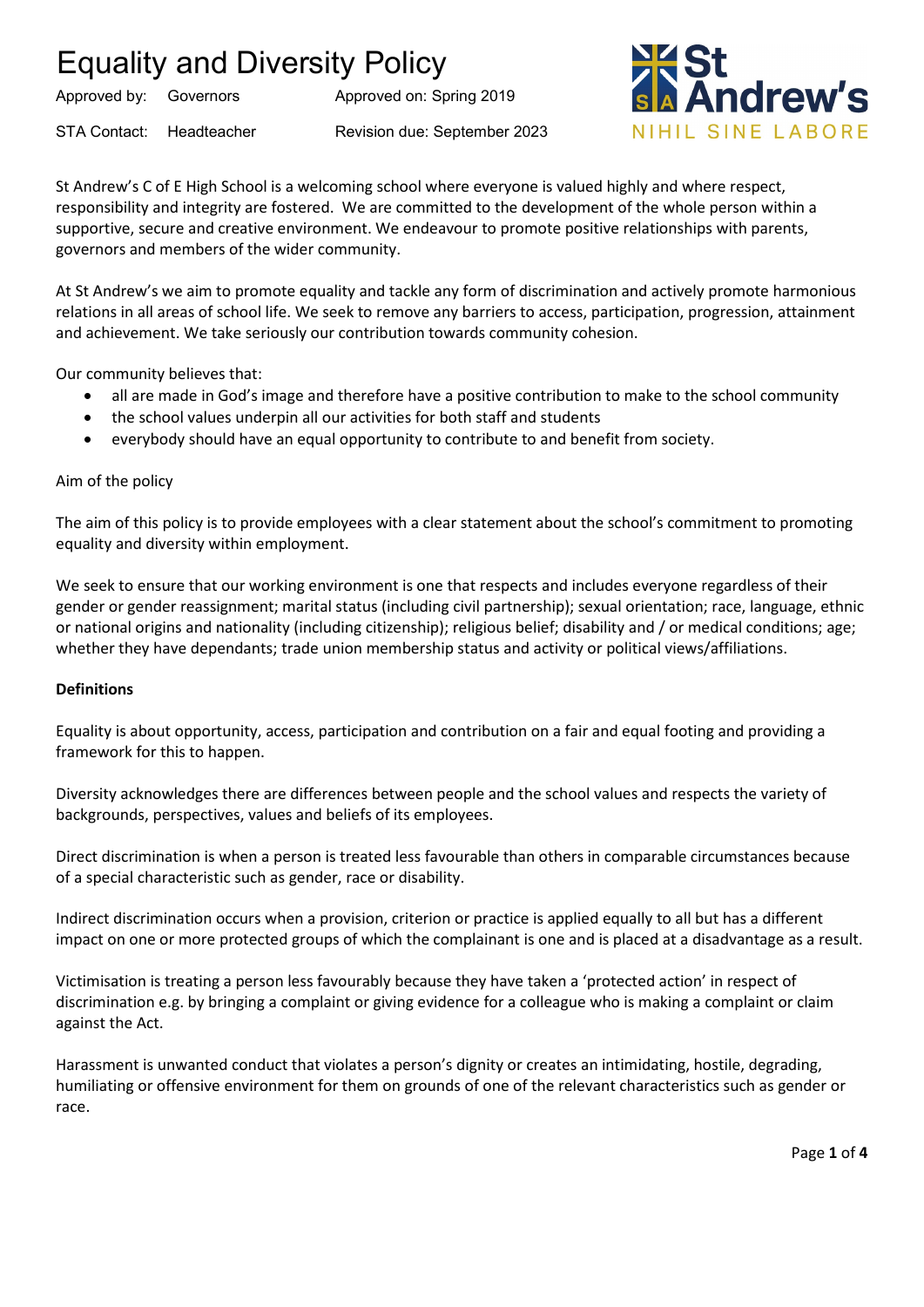Approved by: Governors Approved on: Spring 2019

STA Contact: Headteacher Revision due: September 2023



### **Public Sector Equality Duty**

The Equality Act 2010 replaced all previous equality legislation such as the Race Relations Act, Disability Discrimination Act and Sex Discrimination Act. It provides a single, consolidated source of discrimination law, covering all the types of discrimination that are unlawful. It simplifies the law by removing anomalies and inconsistencies that had developed over time in the existing legislation, and it extends the protection from discrimination in certain areas.

The Equality Act 2010 places a statutory duty on the school to have due regard to the need to:

- eliminate unlawful discrimination, harassment and victimisation;
- advance equality of opportunity; and
- foster good relations between people from different groups.

Please click on this link to see Department for Education advice for Schools. [DfE Equality Act 2010 -](https://assets.publishing.service.gov.uk/government/uploads/system/uploads/attachment_data/file/315587/Equality_Act_Advice_Final.pdf) Guidance for [Schools.](https://assets.publishing.service.gov.uk/government/uploads/system/uploads/attachment_data/file/315587/Equality_Act_Advice_Final.pdf)

### **Guiding principles**

- We are committed to providing equality of opportunity for all by eliminating discrimination. We will do this by ensuring that our practices reflect relevant employment legislation and good practice. Our employment decisions are based upon job related, objective criteria.
- We are committed to having a workforce that reflects the diversity within our community where everyone is treated with dignity and respect.

### **Guidelines to implement the policy**

The work towards this policy implementation falls into two broad categories: promoting equality and preventing inequality and discrimination.

Promotion of equal opportunities is actively promoted to every member of the community and users of the school through:

- organisation of the school into houses as a basic social structure
- accessibility plan for the school
- organisation of the curriculum
- the content of the whole school curriculum including the PSHCE programme and assembly/form time materials provided for teachers
- student voice through the work of the Student Council and Make Learning Better groups
- staff induction programmes
- school policies linked to this policy
- staff recruitment procedures
- national accreditations awarded and CPD opportunities.

Racial equality is specifically promoted through activities in house and year assemblies, RE lessons, PSCHE classes, in English through the use of texts dealing with issues of prejudice and poetry from other cultures, and in History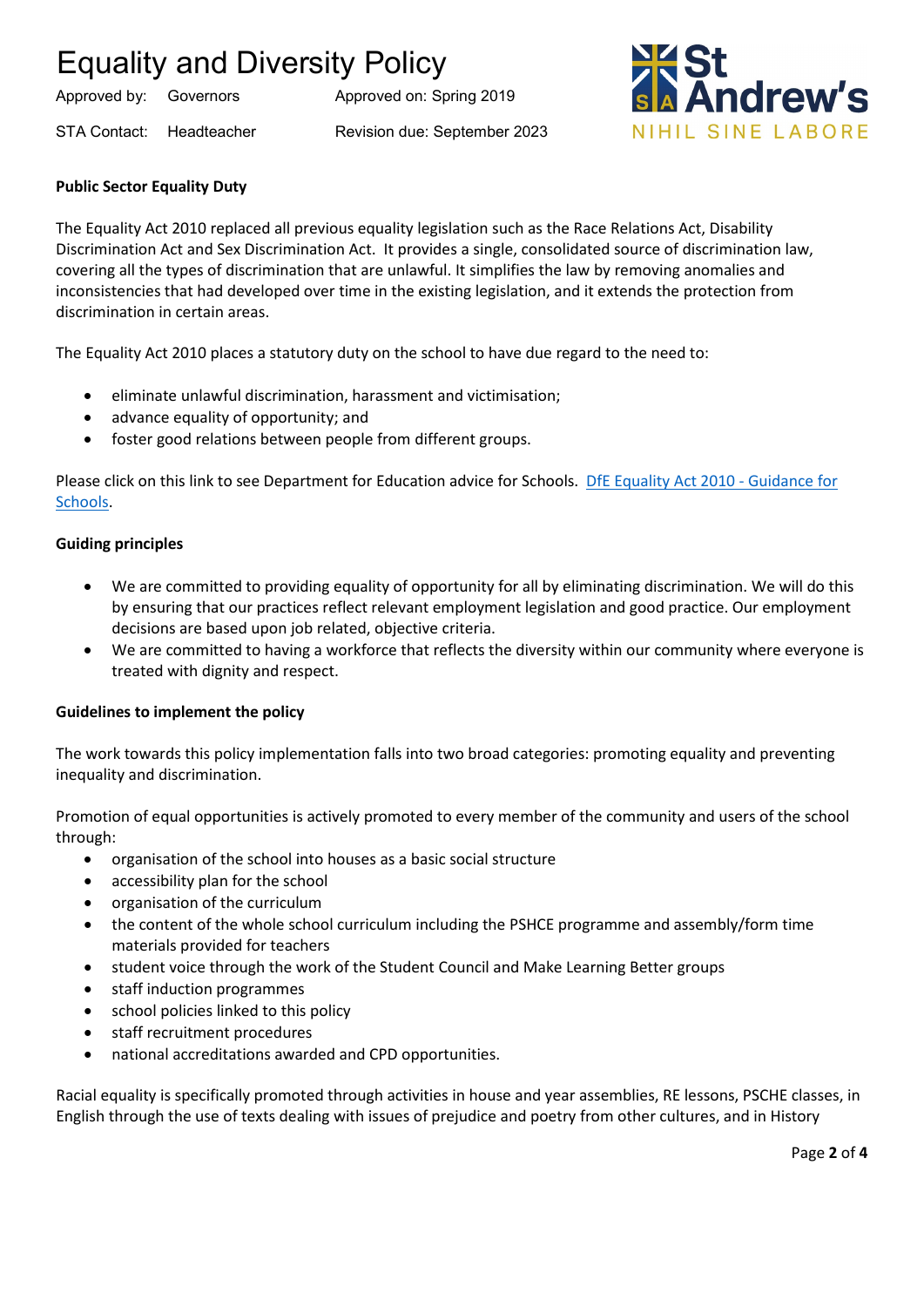Approved by: Governors Approved on: Spring 2019

STA Contact: Headteacher Revision due: September 2023

**drew** NIHIL SINE LABORE

through examination of the Holocaust and slavery. There are numerous examples across all subjects that demonstrate our awareness of other cultures.

Disability equality is promoted as described above. More specific examples of this work are found in PSCHE schemes of work and our charity foci, also when making specific arrangements for any disabled student to take part in activities e.g. providing specially adapted resources for students with visual or hearing impairments.

### **Gender equality, sexual orientation and gender reassignment**

The school works within the DFES guidelines and HR procedures as laid down by the local authority. Our admissions policy and recruitment practices do not allow for any discrimination with respect to sexual orientation. We take homophobic bullying as seriously as any other form of bullying. Anyone who has changed gender, is in the process of changing gender or who has indicated they intend to change gender is also protected from direct, indirect discrimination or harassment.

We actively challenge traditional gender stereotypes through our curriculum.

As a Church of England (Aided) school we hold a daily act of worship or reflection that is broadly Christian in content, however, members of all faith communities or none are encouraged to participate. When moral issues are discussed, Christian perspectives are explored and other religious and non-religious views are included in order to reflect the whole community. When staff are appointed there is always discussion of their position regarding the Christian ethos of the school and their willingness to work within in regardless of their own beliefs.

### **Pregnancy and maternity**

The school is committed to providing support for staff who are pregnant or who may wish to return to work having given birth. Paternity leave is also supported.

Our recruitment practices do not discriminate with respect to age of staff. Safer recruitment guidance is adhered to.

Social inclusion is supported by dealing sensitively with financial difficulties in order to ensure that less privileged families are included in any curriculum activity requiring additional funding. St Andrew's can also support families with uniform items. Some students are given financial support for travel to or from school, or educational visits. Any monies for these purposes are finite.

Preventing inequality and discrimination is taken seriously and the school endeavours to respond quickly and sensitively to any discriminatory incident. We actively prevent inequality:

- through our shared vision and aims
- through our positive behaviour management
- through our referral and reporting system which includes the reporting of racist incidents
- through our conduct and consequences policy
- through actively encouraging staff and students to challenge stereotype attitudes and behaviours
- through raising awareness of potential discrimination particular to the context of St Andrew's
- through our CPD, staff training and modelling of behaviours
- through targeting of support for potentially vulnerable groups of students.